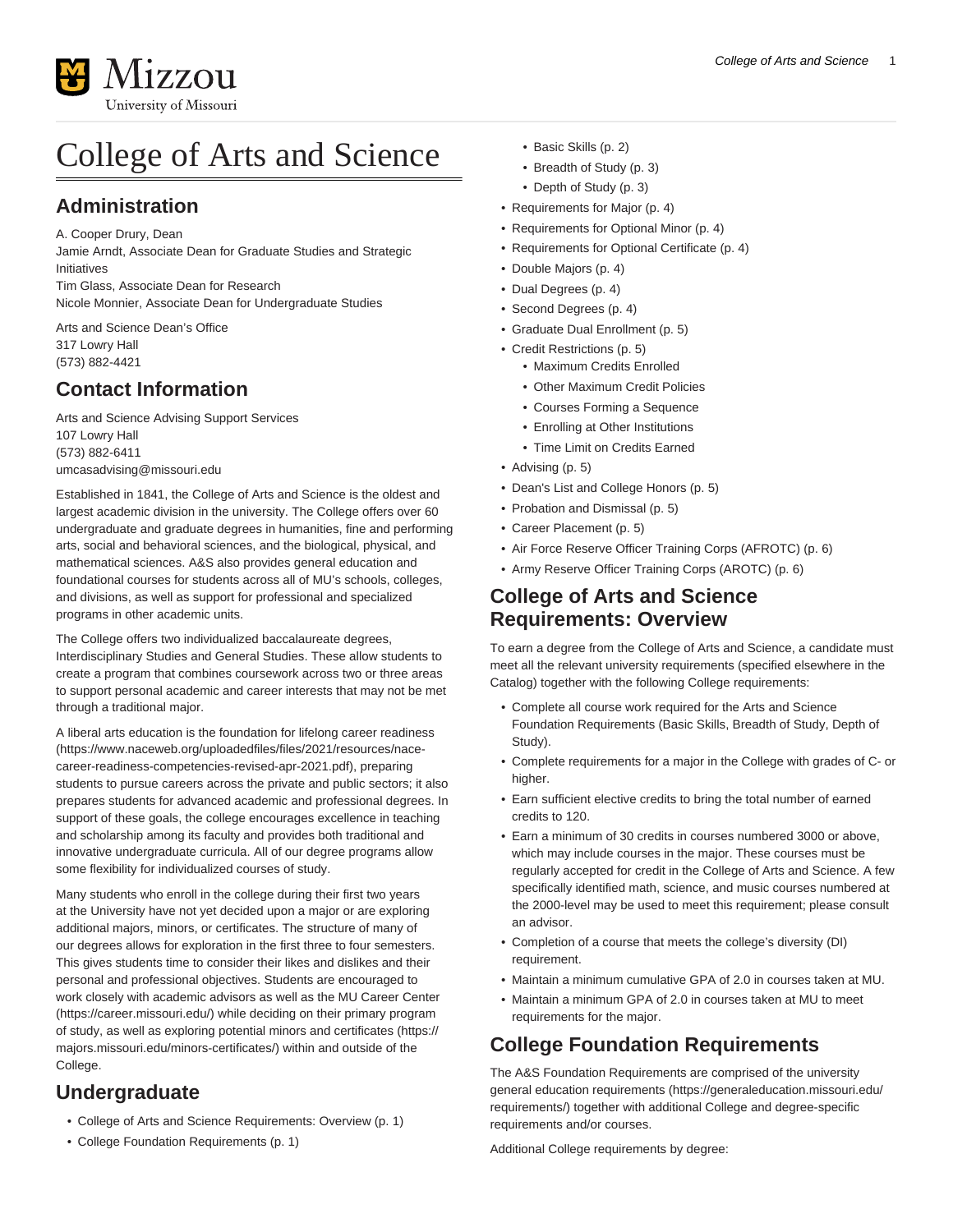

- Diversity Intensive requirement (3 hours): all A&S undergraduate degrees\*
- An additional 3 hours of coursework at the 2000+ (depth of study): all BA degrees, BS Biological Sciences, BS Psychology; BGS
- Second language requirement (12 hours); for BS degrees, there is a second language alternative track (12 hours)\*\*
- Additional 3 hours of humanities in a third disciplinary area (breadth of study): all BA degrees, BS Biological Sciences, BS Psychology
- Additional 6 hours of social and behavioral sciences (breadth of study): all BA degrees, BS Biological Sciences, BS Psychology • Separation of social science (9 hours) and behavioral sciences (6
	- hours)
- Additional 3 hrs 1000+ in BIO, PHYS, MATH, BEH, SOC, HUM, FA (breadth of study): BGS

Note: Courses in the primary major may not be used in fulfillment of A&S Foundation Requirements.\*\*\* However, courses from a second A&S major or any minor may be used. All A&S-specific additional distribution requirements beyond the University's general education requirements must be met with A&S coursework.

\*The Diversity Intensive course requirement may also be met with coursework in the major, minor, certificate, etc.

\*\*Exception: BM Music Ed, BFA, BGS, and the BS majors in Architectural Studies and Textile & Apparel Management

\*\*\*Exception: courses within the BM major and the BS majors in Architectural Studies and Textile & Apparel Management are allowed in the A&S Foundations

The purpose of the Arts and Science Foundation Requirements is to assure that students fulfill the common educational objectives of the College of Arts and Science. Courses satisfying these requirements impart specialized knowledge and help students fulfill the broader objectives of a liberal education. Thus, these courses help students develop the following abilities:

- To communicate clearly and effectively in both writing and speech
- To generate and test hypotheses
- To locate and develop information needed to solve problems
- To think critically and use analytic skills effectively
- To examine their lives critically and objectively
- To enrich their lives through appreciation of present and past cultural achievements

Foundation requirements include three categories:

- **Basic Skills** requirements ensure competency in composition and communication, mathematics and analytic reasoning, awareness of American history and government, and where applicable, a second language.
- **Breadth of Study** requirements are met by completing course work from a wide array of disciplines to ensure that graduates are broadly educated.
- **Depth of Study** requirements are met by completing advanced coursework that allows for fuller understanding of a discipline than can be gained in introductory course work alone.

All students must complete Arts and Science Foundation Requirements in order to earn a degree, regardless of prior baccalaureate degrees earned. Previous course work will be evaluated on a course-bycourse basis. For students who earn an Associates of Arts degree

from a regionally accredited Missouri institution, all Breadth of Study requirements will be considered to be met. Students will be required to complete at least one Depth of Study class with MU course work. In all cases, completion of the basic English and Mathematics requirements will be evaluated on a course-by-course basis.

#### <span id="page-1-0"></span>**Basic Skills**

MATH 1100, MATH 1160, MATH 1050, STAT 1200 or transferable equivalent with grade of C- or higher

• Required for BA, BFA, BGS, BM and BS degrees.

• Majors may require specific course(s) to meet this requirement.

ENGLSH 1000 or transferable equivalent with grade of C- or higher

• Required for BA, BFA, BGS, BM and BS degrees.

One course in American government or history (per university General Education Requirement)

- Required for BA, BFA, BGS, BM and BS degrees.
- May also apply as a social science toward the behavioral and social science requirement.
- Should be chosen from the list of MU courses approved to meet Arts and Science Foundation Requirements.

#### **Second language other than English**

Students earning BA, BS (except for Architectural Studies and Textile & Apparel Management), and BM degrees (except Music Education) are required to attain the degree of proficiency equivalent to the completion of at least 12 hours of college-level work in a single language other than English. All MU second language programs require a grade of C- or higher in levels I of a language and level II of a language as prerequisites for level II and III, respectively.

- Courses used towards fulfillment of the A&S second language requirement may not also be used towards Foundation distribution requirements.
- Alternative for selected BS degrees: 12 credits numbered 2000 or above in an area approved by the major department substituted with the concurrence of the dean's office.

There are three categories of students who may meet the A&S language requirement by demonstrating proficiency in a language other than English outside of college coursework:

1. Student who have completed four years of world language instruction in a single language in high school. This must be officially recorded on the student's high school transcript.

• If a student chooses to meet the requirement by using high school units, any college credit for the same introductory language will not count towards graduation hours (i.e., a student who has completed 4 units of high school Spanish and has credit for SPAN 1100 will not have the SPAN 1100 count towards graduation hours). If a student wants to have the introductory college credit count towards graduation, they must complete the language sequence.

2. International students whose native language is other than English;

3. Non-international students who can demonstrate proficiency at the mid-intermediate level or higher in a language other than English.

• If the student is proficient in a language offered at MU: the student may be evaluated by that language program. The evaluation must test the student's ability in all the modalities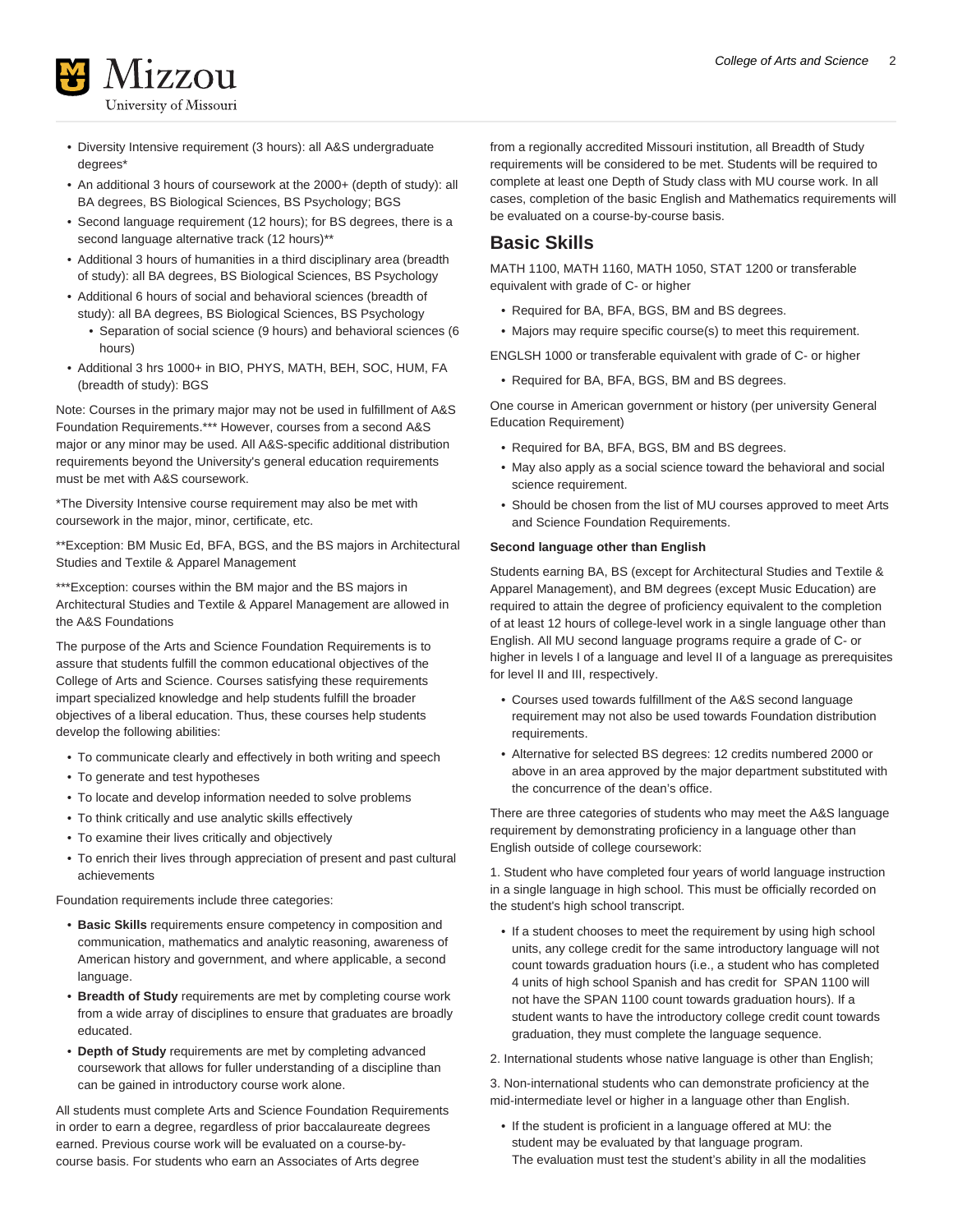

appropriate for that language (reading, writing, listening, and/or speaking) at the mid-intermediate or higher as defined by ACTFL proficiency guidelines. Upon verification of proficiency level, the language program will notify the A&S academic advising office.

• If the student is proficient in a language not offered at MU: the student is responsible for finding a qualified examiner in that language, who must then be approved by the A&S undergraduate dean. The evaluation must test the student's ability in all the modalities appropriate for that language (reading, writing, listening, and/or speaking) at the mid-intermediate level or higher as defined by ACTFL proficiency guidelines.

Note: students who meet the A&S language requirement under one of these three conditions will not receive advanced standing credit. Advanced standing credit may be available for students who complete language coursework at MU beyond the elementary sequence. For more information, please contact the appropriate MU language program.

# <span id="page-2-0"></span>**Breadth of Study**

Breadth of Study requirements include course work distributed among the following categories: biological, physical and mathematical sciences; behavioral and social sciences; humanities and fine arts.

1. **Biological, physical and mathematical sciences**

9 credits required for BA, BFA, BGS, BM and BS degrees.

- Must include course work from at least two of three areas.
- Must include at least one biological or physical science laboratory course.

#### 2. **Behavioral and social sciences**

9 credits required for BFA, BGS, BM and BS degrees (except for the BS degree with majors in Biological Sciences and Psychology).

- Must include course work from both the behavioral and social sciences.
- 15 credits required for all BA degrees and the BS degree with majors in Biological Sciences and Psychology.
	- Must include 6 credits of behavioral science.
	- Must include 9 credits of social science, including course work from at least two different areas.
	- Must include 6 credits of coursework in an A&S discipline.

#### 3. **Humanities and fine arts**

9 credits required for the BFA, BGS, BM and BS degrees (except for the BS degree with majors in Biological Sciences and Psychology).

- Must include course work from at least two different areas.
- 12 credits required for the BA degree, and the BS degree with majors in Biological Sciences and Psychology.
	- Must include course work from at least three different areas.
	- Must include 3 credits of coursework in an A&S discipline.

#### 1. **Additional breadth requirement for the BGS degree**

3 credits from course work chosen from any of the following four categories: biological, physical and mathematical sciences; behavioral sciences; social sciences; humanities and fine arts.

• Must include 3 credits of coursework in an A&S discipline.

#### **Parameters for meeting Breadth of Study requirements:**

• Courses from the major department may not be used for breadth requirements in the BA, BFA and BS (except for Architectural Studies and Textile & Apparel Management).

- Courses from the major department may be used for breadth requirements in the BM and for the BS majors in Architectural Studies and Textile & Apparel Management.
- Students earning degrees in special degree programs (where the courses in the major represent multiple departments) may use courses from their major departments to meet breadth requirements, but not the specific courses used in the major.
- Courses must be chosen from the Distribution of Content List on the web site of the General Education Program. ([https://](https://generaleducation.missouri.edu) [generaleducation.missouri.edu.](https://generaleducation.missouri.edu))
- Courses used to meet breadth requirements may also be used to meet depth requirements (see below).
- Problems, research, readings, and internship courses may not be used for breadth requirements.

#### <span id="page-2-1"></span>**Depth of Study**

Depth of Study requirements include at least 6 hours of course work numbered 2000 or above, distributed as follows:

#### **BFA in Art**

- 6 credits required (minimum of 2 courses).
- Must include course work from at least two of the following four breadth categories: biological, physical, mathematical sciences; behavioral sciences; social sciences; humanities and fine arts.

#### **BGS in General Studies, all BA degrees, and BS with majors in Biological Sciences and Psychology**

- 9 credits required (minimum of 3 courses).
- Must include course work from at least two of the following four breadth categories: biological, physical and mathematical sciences; behavioral sciences; social sciences; humanities and fine arts.
- Three hours (one course) of Arts and Science coursework must be used towards partial fulfillment of the depth of study requirement.

#### **BS with majors in Architectural Studies, Chemistry, Economics, Geological Science, Mathematics, Philosophy, Physics, Statistics and Textile & Apparel Management**

- 6 credits required (minimum of 2 courses).
- Must include course work from at least two of the following three breadth categories: biological, physical, mathematical science; behavioral and social science; humanities and fine arts.

#### **BM with a major in Music**

- 6 credits required (minimum of 2 courses).
- Must include course work from at least one of the following three breadth categories: biological, physical and mathematical sciences; behavioral sciences; social sciences.
- 3 credit hours in Music (see below).

#### **Parameters for Meeting Depth of Study Requirements**

- All courses must be numbered 2000 or above.
- At least 3 credits must be completed with MU course work.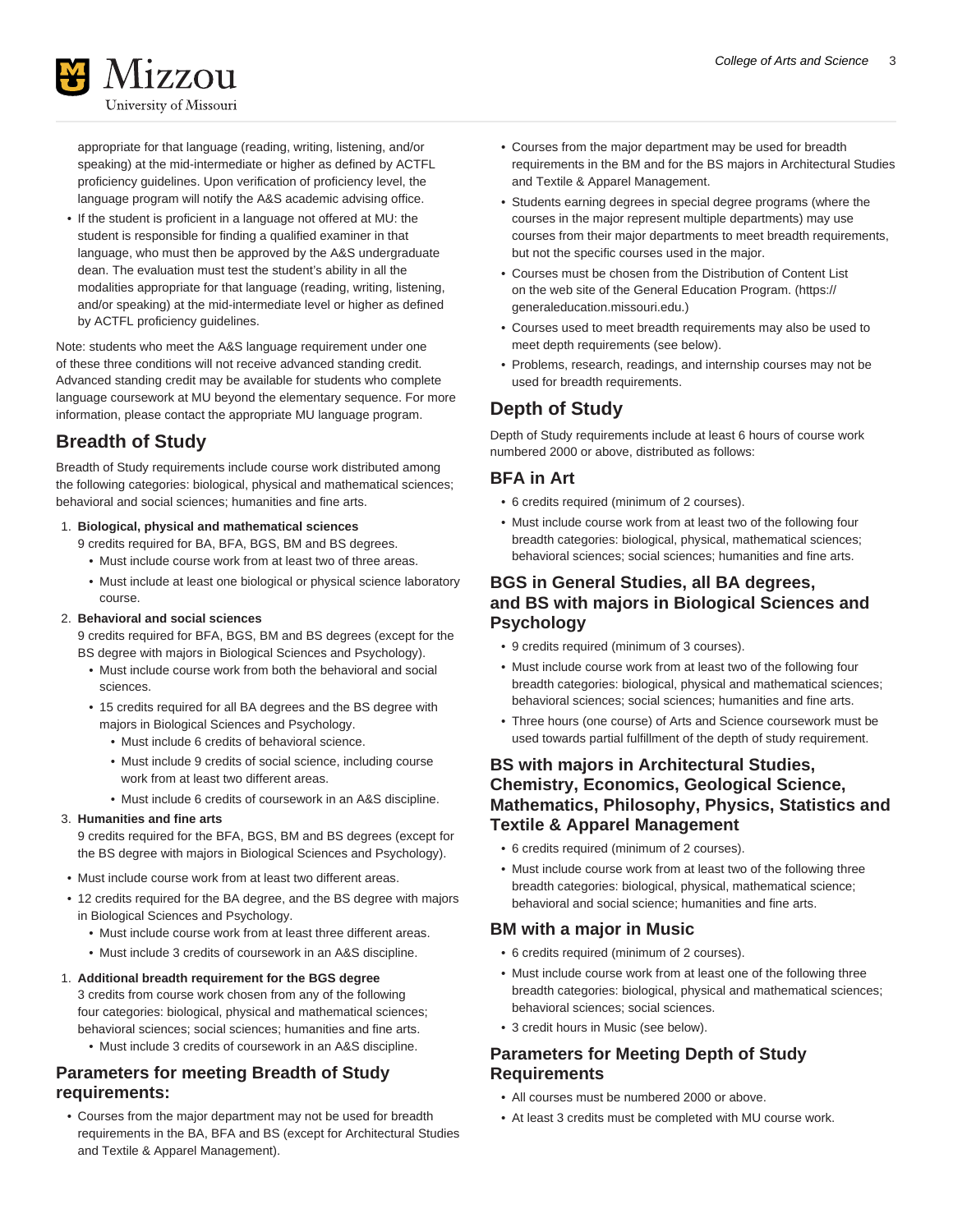

- A student who elects 1-credit topics courses must complete a minimum of three courses in that breadth category as partial fulfillment of the depth of study requirement.
- Courses from the major department may not be used, except for the BM with a major in Music and for the BS majors in Architectural Studies and Textile & Apparel Management.
- Students earning degrees in special degree programs (where the courses in the major represent multiple departments) may use courses from their major departments to meet depth requirements, but not the specific courses used in the major.
- Courses must be chosen from the [Distribution of Content List](https://generaleducation.missouri.edu/courses/) ([https://](https://generaleducation.missouri.edu/courses/) [generaleducation.missouri.edu/courses/](https://generaleducation.missouri.edu/courses/)) on the website of the General Education Program.
- Courses used to meet depth requirements may also be used to meet breadth requirements.
- Problems, research, readings, and internship courses may not be used.

### <span id="page-3-0"></span>**Requirements for Major**

A major consists of at least 21 credits, including at least 15 credits in courses numbered 2000 or above, 12 of which must be taken in MU course work. See detailed departmental information for additional requirements for specific majors.

All Arts and Science majors require an MU Writing Intensive course numbered 3000 or above and an MU capstone course with grades of Cor higher. In addition, some majors require course work outside the major department.

Each student must declare and receive official approval for a major by submitting a graduation plan no later than the semester after completion of 60 credits. The purpose of the graduation plan is to acquaint students with all requirements that must be met prior to graduation and to plan for the timely completion of these requirements. Departments and programs approve the graduation plan only when the student has met the following criteria:

<span id="page-3-1"></span>• Completion of any additional departmental requirements

### **Requirements for an Optional Minor**

A minor consists of at least 15 credits, including at least 6 credits numbered 2000 or above, within a department or program that offers a minor; 9 of the required credits must be taken in MU course work. This requirement can be reduced from 9 to 6 at the discretion of an individual department. See detailed departmental information for additional requirements for specific minors. Courses outside the major department but required for the major may be used towards a minor. In addition, courses required in the minor may be used to meet Foundation requirements.

The College of Arts and Science awards minors only to undergraduate students who are simultaneous recipients of bachelor's degrees. Students may not earn a major and a minor in the same field.

Students must meet the minimum GPA requirements for a minor, which in no case can be lower than 2.0. In addition, a student cannot receive a grade lower than a C- in any course applied towards a minor in the College.

### <span id="page-3-2"></span>**Requirements for an Optional Certificate**

A certificate consists of at least 12 credits; at least 12 credits must be taken in MU course work. See detailed information for additional requirements for specific certificates. Courses required for a certificate may be used to meet major, minor or Foundation requirements.

Students may not earn a certificate and a minor in the same field.

For more information, please see the following website: [https://](https://provost.missouri.edu/undergraduate-certificates/) [provost.missouri.edu/undergraduate-certificates/](https://provost.missouri.edu/undergraduate-certificates/)

#### <span id="page-3-3"></span>**Double Majors**

A number of Arts and Science students choose to complete multiple majors while earning one degree. The requirements of each major, along with requirements for the degree, must be completed. Often, this does not result in the addition of hours to the degree program.

### <span id="page-3-4"></span>**Dual Degrees**

In order to receive two bachelor's degrees, a student must complete a minimum of 132 credits and complete all of the specific requirements for both degrees. Normally, a minimum of one additional semester is required to earn both degrees. Each candidate for a dual degree is assigned advisors as appropriate.

The College of Arts and Science maintains dual-degree programs with the schools of Law, Medicine and Veterinary Medicine. To enroll in these programs, the student must have completed all of the specific course requirements for the bachelor's degree prior to admission to the professional school and also must have completed the junior year in residence in the College of Arts and Science. Under certain circumstances, Arts and Science undergraduates may be assured admission to MU's schools of Law or Medicine.

### <span id="page-3-5"></span>**Second Degrees**

The faculty of the college has approved the following guidelines for students wishing to obtain a second undergraduate degree after completion of a bachelor's degree, in addition to any university requirements that may apply:

- A student must complete any college, general education or department requirements that are unique to the new degree program. Requirements that are in effect at the time a student begins work toward the second degree are applicable.
- Students applying for second-degree status will be considered only if they have final term and cumulative GPAs no less than 2.0.
- The student must submit a graduation plan in consultation with an advisor in an appropriate department or program before the dean's office will approve a request from the student to enroll as a candidate for a second degree.
- With the exception of Interdisciplinary Studies majors with an emphasis in Black Studies, Peace Studies, or Women's and Gender Studies, the college does not approve applications for a second undergraduate degree in General Studies or Interdisciplinary Studies.
- A student who has earned a degree in Interdisciplinary Studies (excluding those with emphasis areas in Black Studies, Environmental Studies, Peace Studies, or Women's and Gender Studies) or General Studies may not pursue a second degree in a field that was used as a component of the first degree.
- Once enrolled for a second degree, a student is committed to enrolling in course work required for completion of that degree. A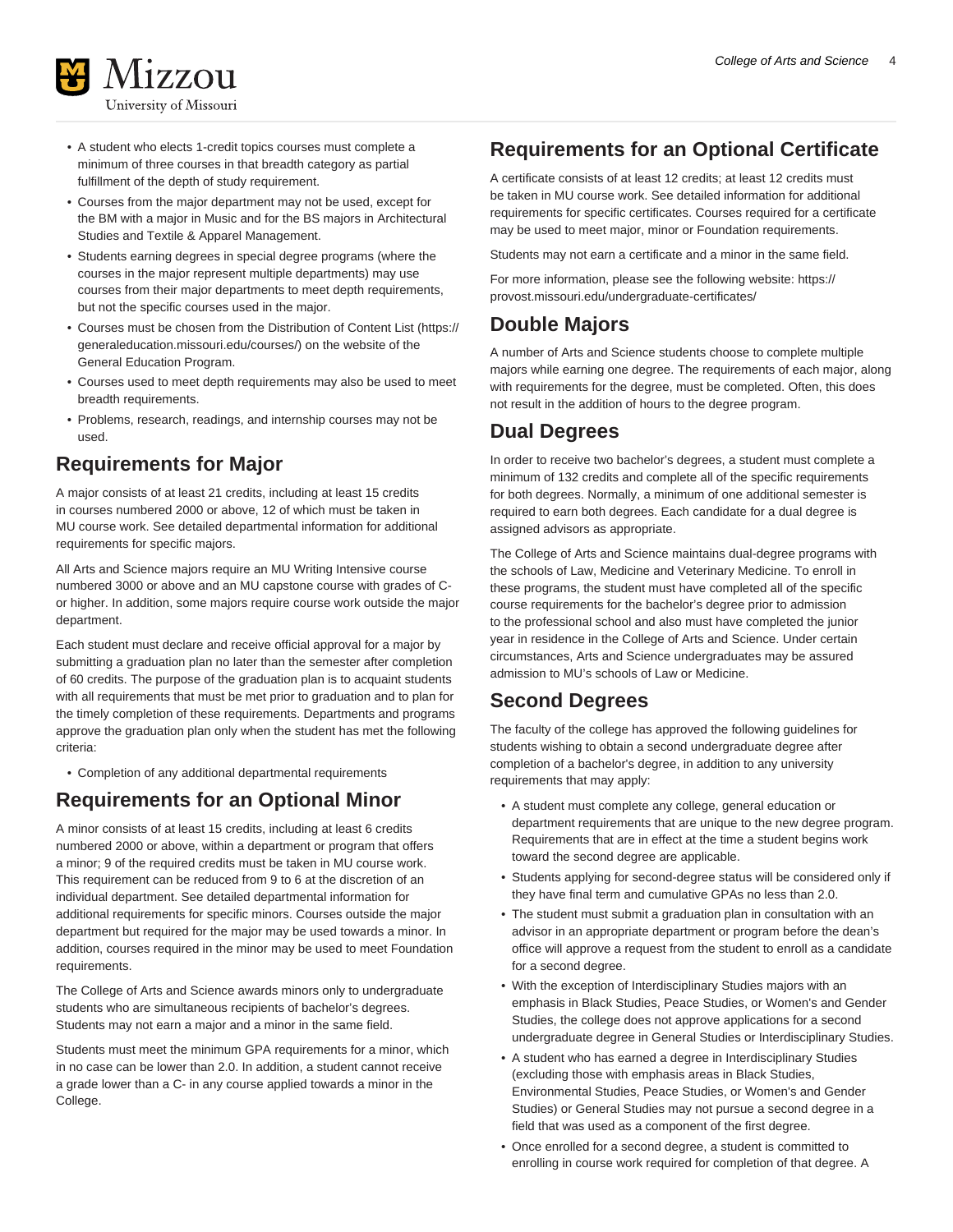

student will not be allowed to continue as a candidate for a second undergraduate degree if not enrolled in courses required for the second bachelor's degree.

# <span id="page-4-0"></span>**Graduate Dual Enrollment**

Juniors and seniors may be able to dually enroll in the College of Arts and Science and the Office of Graduate Studies with permission of the deans of both divisions. This enables the student to complete some graduate course work prior to receiving the bachelor's degree.

Application forms for dual enrollment in these two schools may be obtained from the Office of Graduate Studies in 210 Jesse Hall. For more information on requirements, please refer to the following [website](https://gradschool.missouri.edu/admissions/eligibility-process/mu-undergraduate-applicants/dual-enrollment/) ([https://gradschool.missouri.edu/admissions/eligibility-process/mu](https://gradschool.missouri.edu/admissions/eligibility-process/mu-undergraduate-applicants/dual-enrollment/)[undergraduate-applicants/dual-enrollment/](https://gradschool.missouri.edu/admissions/eligibility-process/mu-undergraduate-applicants/dual-enrollment/)).

# <span id="page-4-1"></span>**Credit Restrictions**

### **Maximum Credits Enrolled**

With the consent of the dean, students with superior scholastic records may be allowed to register for more than 18 credits during a fall or spring semester. During the summer sessions, a student may not ordinarily be enrolled for more than 9 credits during the two four-week sessions combined and/or the eight-week session. Students wishing to enroll in credit hours above the maximum allowable hours may appeal to do so [here](https://missouri.qualtrics.com/jfe/form/SV_eFL3hcI8Fd5Eosd/) ([https://missouri.qualtrics.com/jfe/form/SV\\_eFL3hcI8Fd5Eosd/\)](https://missouri.qualtrics.com/jfe/form/SV_eFL3hcI8Fd5Eosd/).

### **Other Maximum Credit Policies**

With the exception of MATH 1100 (or equivalent), ENGLSH 1000 (or equivalent), and the elementary sequence in a second language, the maximum number of credits from a single department or program that may apply toward graduation is 54 for the BA and the BGS, 70 for the BFA, and 90 for the BM.

### **Courses Forming a Sequence**

Credit for a more advanced course within a sequence will not apply toward graduation if a student subsequently completes a less advanced course. (For example: completion of FRENCH 1200 after FRENCH 2100 or completion of MATH 1100 after MATH 1300.)

### **Enrolling at Other Institutions**

Students within the College of Arts & Science are allowed to enroll in another institution while being simultaneously enrolled at MU. Students are strongly encouraged to speak with an advisor to verify course transfer credit, degree applicability and other academic ramifications. Students, however, bear the ultimate responsibility for checking course equivalencies and requesting official transcripts be sent to the MU Office of Admissions (230 Jesse Hall). Similarly, A&S students who are likely to qualify for Latin honors are advised not to risk their eligibility for this distinction because of simultaneous enrollment at another institution (see information on Latin honors). Students who receive financial aid are advised to check with a financial aid officer to learn the implications, if any, of simultaneous enrollment in a non-MU course.

### **Time Limit on Credits Earned**

Credit that is applied toward a degree is considered valid for eight years. After that time, the validity of credit already on the transcript will be reevaluated. Departments of the college have the right to accept or to reject credit earned after eight years have passed.

# <span id="page-4-2"></span>**Advising**

Students who have declared a major are assigned an advisor in that department or program. Students who have not yet decided on a major are assigned to a professional advisor in the [Discovery Center.](https://discoverycenter.missouri.edu/) [\(https://](https://discoverycenter.missouri.edu/) [discoverycenter.missouri.edu/\)](https://discoverycenter.missouri.edu/)

### <span id="page-4-3"></span>**Dean's List, Latin Honors, Departmental Honors, and Phi Beta Kappa**

**Deans list:** A&S students who have earned a minimum 3.5 term GPA in twelve or more graded (A-F) hours and have a cumulative MU GPA of a 3.0 are placed on the A&S Dean's List for that semester.

**Latin honors:** Please see [Latin Honors](http://catalog.missouri.edu/academicpolicies/latinhonors/) [\(http://catalog.missouri.edu/](http://catalog.missouri.edu/academicpolicies/latinhonors/) [academicpolicies/latinhonors/](http://catalog.missouri.edu/academicpolicies/latinhonors/)) for requirements.

**Departmental honors:** Many, but not all, departments have established criteria for earning honors in the major. Those requirements are listed under the major page. Students must have a minimum cumulative MU GPA of a 3.25 to be eligible for honors in the major.

**Phi Beta Kappa:** Arts and Science students may be recognized for membership in [Phi Beta Kappa](https://www.pbk.org/) [\(https://www.pbk.org/\)](https://www.pbk.org/), the nation's oldest academic honor society. The local chapter of Phi Beta Kappa requires completion of a minimum of 60 credits of course work on the MU campus, usually during the last two years of study. Exceptions to this latter expectation may be made for students who study abroad in an approved program during their final semesters of study.

# <span id="page-4-4"></span>**Probation and Dismissal Academic (Scholastic) Standing**

In addition to University requirements defined in the [Academic Standing](http://catalog.missouri.edu/academicpolicies/academicstanding/) (<http://catalog.missouri.edu/academicpolicies/academicstanding/>) section of this catalog and in the Faculty Handbook, the academic status of Arts and Science students is determined in accordance with the following faculty guidelines. Semester-based, self-paced, intersession, summer and extension coursework all have a bearing on academic status.

- Students on scholastic probation have two semesters (as long as each semester GPA is no lower than 1.0) in which to attain good academic standing (2.0 minimum term and cumulative GPA) or be subject to dismissal.
- A student on probation may not be allowed to participate in a study abroad program or internship opportunities, though this may be appealed.
- In the application of these rules, the dean will determine how an incomplete grade in a course will be considered in determining a student's academic standing.
- The dean may, in extenuating circumstances, waive any of the foregoing regulations governing eligibility to re-enroll for an individual student.

# <span id="page-4-5"></span>**Career Readiness**

While employment opportunities in the various disciplines of the liberal arts vary greatly, the College strongly supports career readiness and preparation across all of its departments and program. Students are encouraged to explore internships early and often through the [A&S Internships Office](https://coas.missouri.edu/internship-office/) [\(https://coas.missouri.edu/internship-office/\)](https://coas.missouri.edu/internship-office/); additionally, many of our programs support degree-specific internship courses as part of their curriculum. Arts and Science works closely